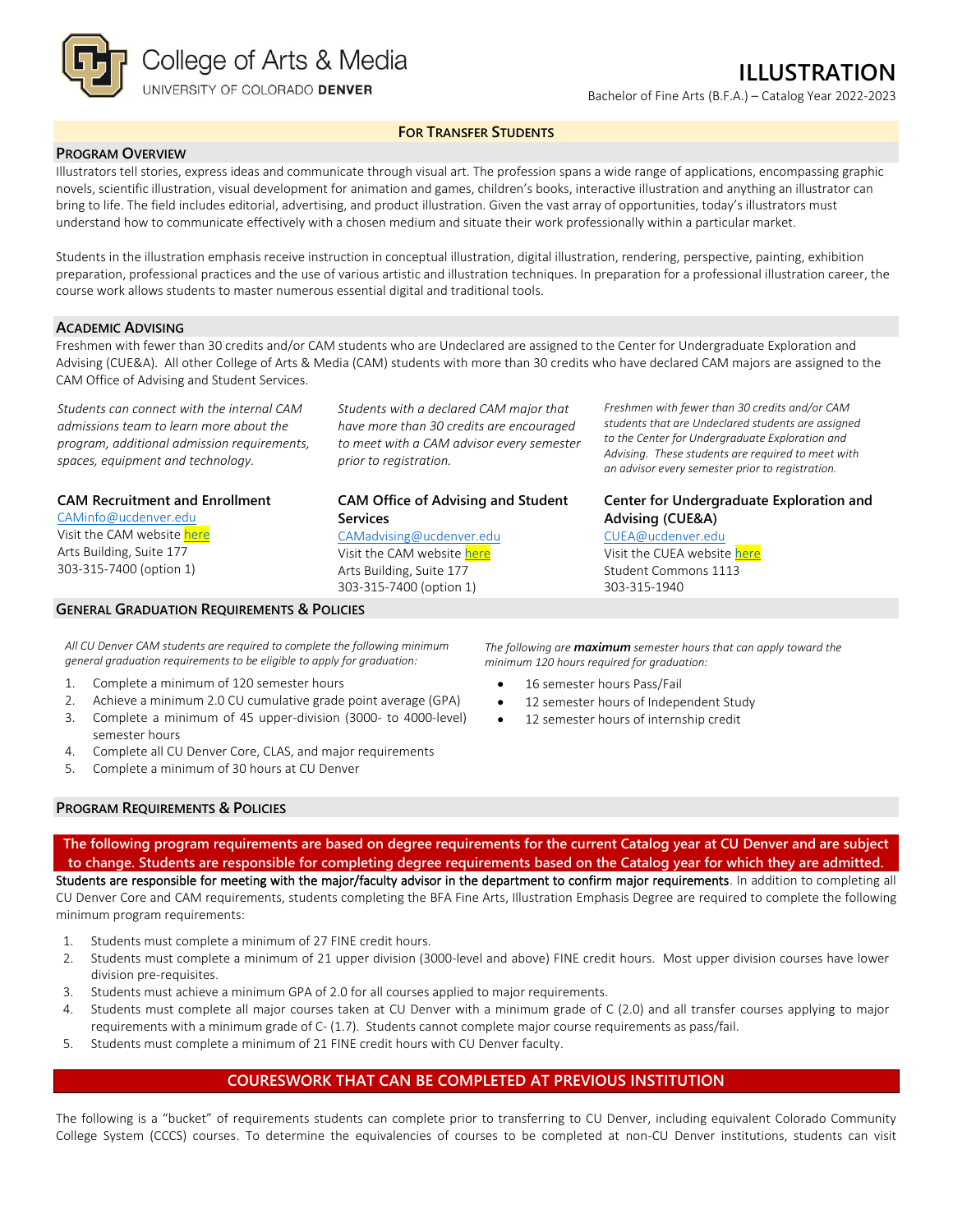

# **ILLUSTRATION**

Bachelor of Fine Arts (B.F.A.) – Catalog Year 2022-2023

#### **FOR TRANSFER STUDENTS**

[www.transferology.com](http://www.transferology.com/)**.** It is critical students connect with a CU Denver academic advisor to ensure planned courses will transfer *and* apply to CU Denver degree requirements. All non-CU Denver coursework must be completed with a C- or better to be eligible for transfer.

Students interested in completing an Associate (A.A. or A.S.) Degree or a Colorado Statewide Transfer Articulation Agreement or Degree with [Designation \(DWD\)](https://highered.colorado.gov/Academics/Transfers/TransferDegrees.html) must work with their community/junior college academic advisor to create an academic plan that accounts for all degree or transfer articulation agreement requirements. Colorado Community College Students may also explore the option to complet[e Reverse Transfer](https://degreewithinreach.wordpress.com/) at CU Denver.

| <b>CU Denver Requirements</b>                      | <b>CU</b><br>Denver<br><b>Credits</b> | <b>CCCS Equivalent Courses &amp; Notes</b>                                                                                         | CCCS<br>Credits |
|----------------------------------------------------|---------------------------------------|------------------------------------------------------------------------------------------------------------------------------------|-----------------|
| <b>CU Denver Core Curriculum</b><br>Requirements   | $34 - 40$                             |                                                                                                                                    |                 |
| ENGL 1020 - Core Composition I                     | 3                                     | <b>FNG 121</b>                                                                                                                     | 3               |
| ENGL 2030 - Core Composition II                    | 3                                     | <b>FNG 122</b>                                                                                                                     | $\overline{3}$  |
| Mathematics                                        | $3 - 4$                               | GT-MA1 (MAT 120 recommended)                                                                                                       | $3 - 4$         |
| Arts                                               | 3                                     | GT-AH (ART 111 recommended)                                                                                                        | 3               |
| Humanities                                         | 3                                     | GT-AH or GT-HI (ART 112 recommended)                                                                                               | 3               |
| <b>Behavioral Sciences</b>                         | $3 - 4$                               | GT-SS                                                                                                                              | $3 - 4$         |
| Social Sciences                                    | $3 - 4$                               | GT-SS or GT-HI <sup>*</sup>                                                                                                        | $3 - 4$         |
| Natural/Physical Science with lab                  | $4 - 5$                               | GT-SC1                                                                                                                             | $4 - 5$         |
| Natural/Physical Science without lab<br>or Math    | $3 - 5$                               | GT-SC2 or GT-MA1 (except the course used for Core Math) or GT-SC1                                                                  | $3 - 5$         |
| <b>International Perspectives</b>                  | 3                                     | Additional GT-AH, HI, SS* (see note below)                                                                                         | 3               |
| Cultural Diversity                                 | 3                                     | To be completed at CU Denver. This requirement must be completed with an upper-division course<br>and CCCS courses will not apply. |                 |
| Non-Major Arts (Music, Theatre, Film,<br>or Dance) | 3                                     |                                                                                                                                    | 3               |
| <b>Illustration Transfer Credits</b>               | $27 - 42$                             |                                                                                                                                    |                 |
| FINE 2600 Art History Survey I                     | 3                                     | ART 111                                                                                                                            | 3               |
| FINE 2610 Art History Survey II                    | 3                                     | <b>ART 112</b>                                                                                                                     | 3               |
| FINE 1100 Drawing I                                | 3                                     | <b>ART 121</b>                                                                                                                     | $\overline{3}$  |
| FINE 1400 2-Dimensional Design                     | 3                                     | ART 131                                                                                                                            | 3               |
| FINE 1500 3-Dimensional Design                     | 3                                     | <b>ART 132</b>                                                                                                                     | $\overline{3}$  |
| FINE 2155 Intro to Digital Photography             | 3                                     | <b>ART 139</b>                                                                                                                     | 3               |
| FINE 2020 Drawing II                               | 3                                     | ART 221                                                                                                                            | 3               |
| FINE 2030 Life Drawing                             | $\overline{3}$                        | <b>ART 128</b>                                                                                                                     | $\overline{3}$  |
| FINE 2200 Painting I                               | $\overline{3}$                        | <b>ART 151</b>                                                                                                                     | $\overline{3}$  |
| Visual Arts Flectives                              | $0 - 12$                              | Please consult a CAM Advisor for options.                                                                                          |                 |
| Pre-20th C. Art History Elective                   | $0 - 3$                               | Please consult a CAM Advisor for options.                                                                                          | $0 - 3$         |
| <b>Total</b>                                       | $61 - 82$                             |                                                                                                                                    |                 |

*\**The applicability of Guaranteed Transfer (GT Pathways) courses to specific CU Denver Core Curriculum requirements requires completion of a block of five courses: two GT-AH course; one GT-HI course; one GT-SS course; and one additional GT-AH, GT-HI, or GT-SS course.

### **SAMPLE PLAN – COURESWORK TO BE COMPLETED AT CU DENVER**

Based on successful completion of 60 applicable transfer credits and the complete "bucket" of requirements outlined above, students would have the following remaining to complete at CU Denver. At CU Denver, students must tailor this plan based on the evaluation of previously completed college coursework (e.g., AP, IB, CLEP, dual/concurrent enrollment, and transfer credit), course availability, individual preferences related to course load, summer term courses, part-time or full-time student status, or add-on programs such as minors or double-majors.

| ea | Fall                                                       |  |  |  |
|----|------------------------------------------------------------|--|--|--|
|    | FINE 2405 Intro to Digital Design or 2406 Digital Fine Art |  |  |  |
|    | FINE 2415 Typography Studio (Fall only)                    |  |  |  |
|    | FINE 3010 Illustration 1: Image Making (Fall only)         |  |  |  |
|    | <b>Total Credit Hours</b>                                  |  |  |  |

| Fall                                                       | <b>CRS</b> | Sprina                     | <b>CRS</b> |
|------------------------------------------------------------|------------|----------------------------|------------|
| FINE 2405 Intro to Digital Design or 2406 Digital Fine Art |            | FINE 3450 Digital Painting |            |
| FINE 2415 Typography Studio (Fall only)                    |            | Cultural Diversity         |            |
| FINE 3010 Illustration 1: Image Making (Fall only)         |            | Upper Division Elective    |            |
| Total Credit Hours                                         | $\Omega$   | <b>Total Credit Hours</b>  |            |